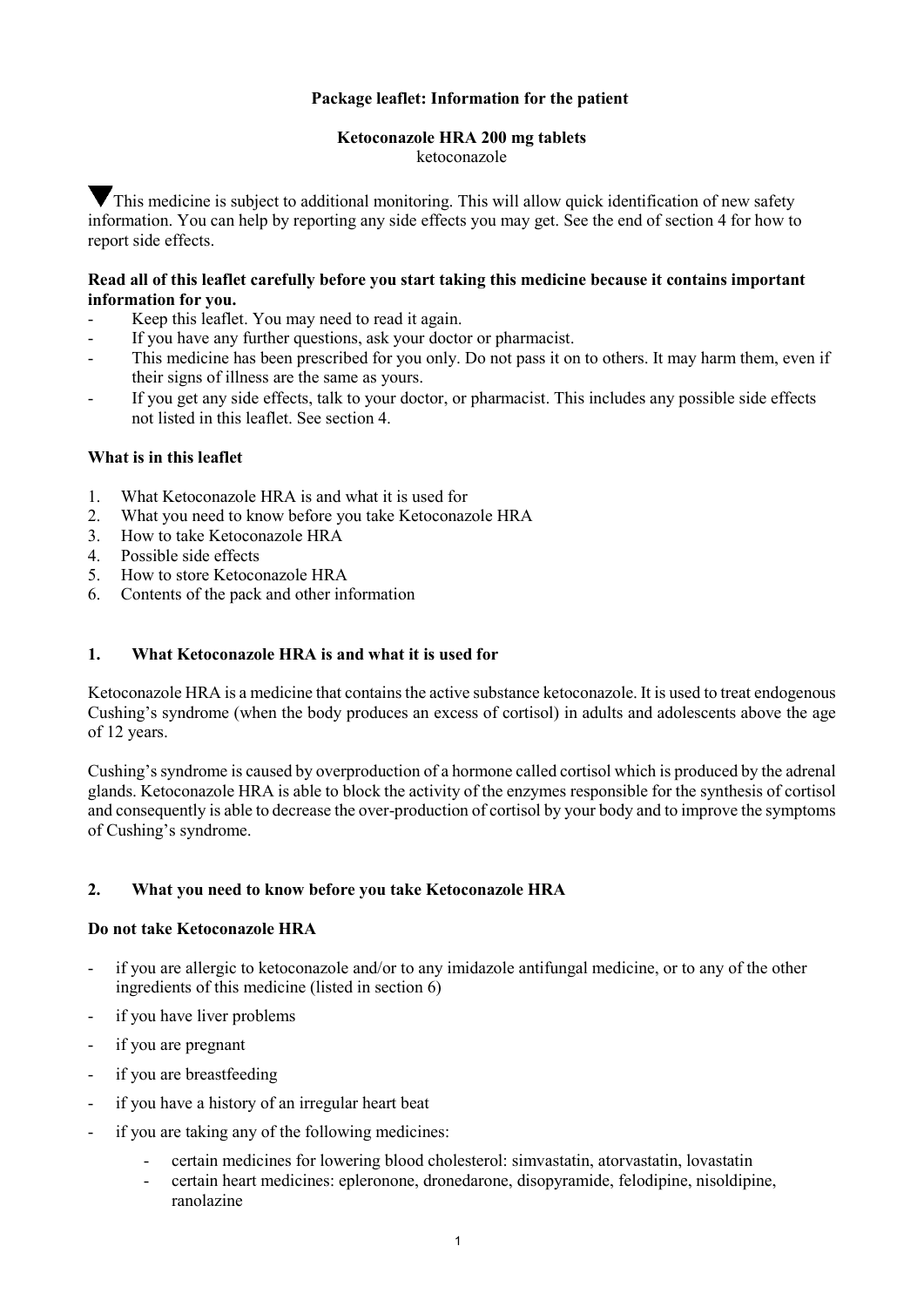- certain medicines used for the treatment of the paludism: quinidine, halofantrine
- certain medicines used for severe mental health disorders and severe depression: pimozide, sertindole, lurasidone, quetiapine
- certain medicines used for the allergies: mizolastine
- dabigatran medicine used to prevent the formation of blood clots
- certain medicines to help to sleep and for anxiety: triazolam, alprazolam, midazolam (taken by mouth)
- certain medicines used for migraine attacks: dihydroergotamine, ergometrine (ergonovine) ergotamine and methylergometrine (methylergonovine)
- certain medicines used in cancers: irinotecan, everolimus
- sirolimus: used to prevent your body from rejecting a kidney transplant
- tolvaptan used for a specific disease called "syndrome of inappropriate antidiuretic hormone secretion"
- vardenafil in men older than 75 years medicine to treat erectile dysfunction in adults men
- certain medicines for HIV: saquinavir/ritonavir, saquinavir
- certain medicines to treat long-term (chronic) hepatitis C (an infectious disease that affects the liver, caused by the hepatitis C virus): Paritaprevir/Ombitasvir (ritonavir)
	- methadone: medicine to treat dependence to drugs
- In patients with renal disorders:
	- colchicine: medicine to treat gout
	- fesoterodine and solifenacin: medicines to treat the symptoms of an overactive bladder
	- telithromycin and clarithromycin: medicine used to treat infections

Do not take Ketoconazole HRA if any of the above applies to you. If you are not sure, talk to your doctor or pharmacist before taking Ketoconazole HRA.

### **Warnings and precautions**

Talk to your doctor or pharmacist before taking Ketoconazole HRA.

### *Liver disease*

Speak with your doctor if you have a history of liver disease. You should know that your liver enzyme tests will be regularly monitored before starting the treatment, once weekly during the first month after Ketoconazole HRA initiation and then monthly for 6 months due to the risk of serious hepatic toxicity. They will be checked again after that in case your doctor increases your daily ketoconazole dose. **You should stop your treatment and contact your doctor immediately if you feel unwell or experience symptoms such as lack of appetite, nausea, vomiting, fatigue, jaundice, abdominal pain or dark urine.** 

#### *Specific dosing regimen*

If you take concomitant glucocorticoid replacement therapy with your Ketoconazole HRA treatment, your doctor should inform you how to adapt your glucocorticoid replacement therapy dose if you are under stress or have surgery or an infection. In addition, you should receive an emergency card and should be equipped with an emergency glucocorticoid set.

### *Adrenal function*

Your adrenal function will be monitored at regular intervals as this is the standard care in the follow-up of Cushing's syndrome therapy and since adrenal insuficiency can occur during the treatment. You should contact your doctor immediately if you have symptoms such as weakness, fatigue, lack of appetite, nausea, vomiting or low blood pressure.

### *Heart disease*

Ketoconazole HRA can change how your heart beats – this can be serious. **Contact your doctor immediately, if you get palpitations or an irregular heartbeat during treatment.**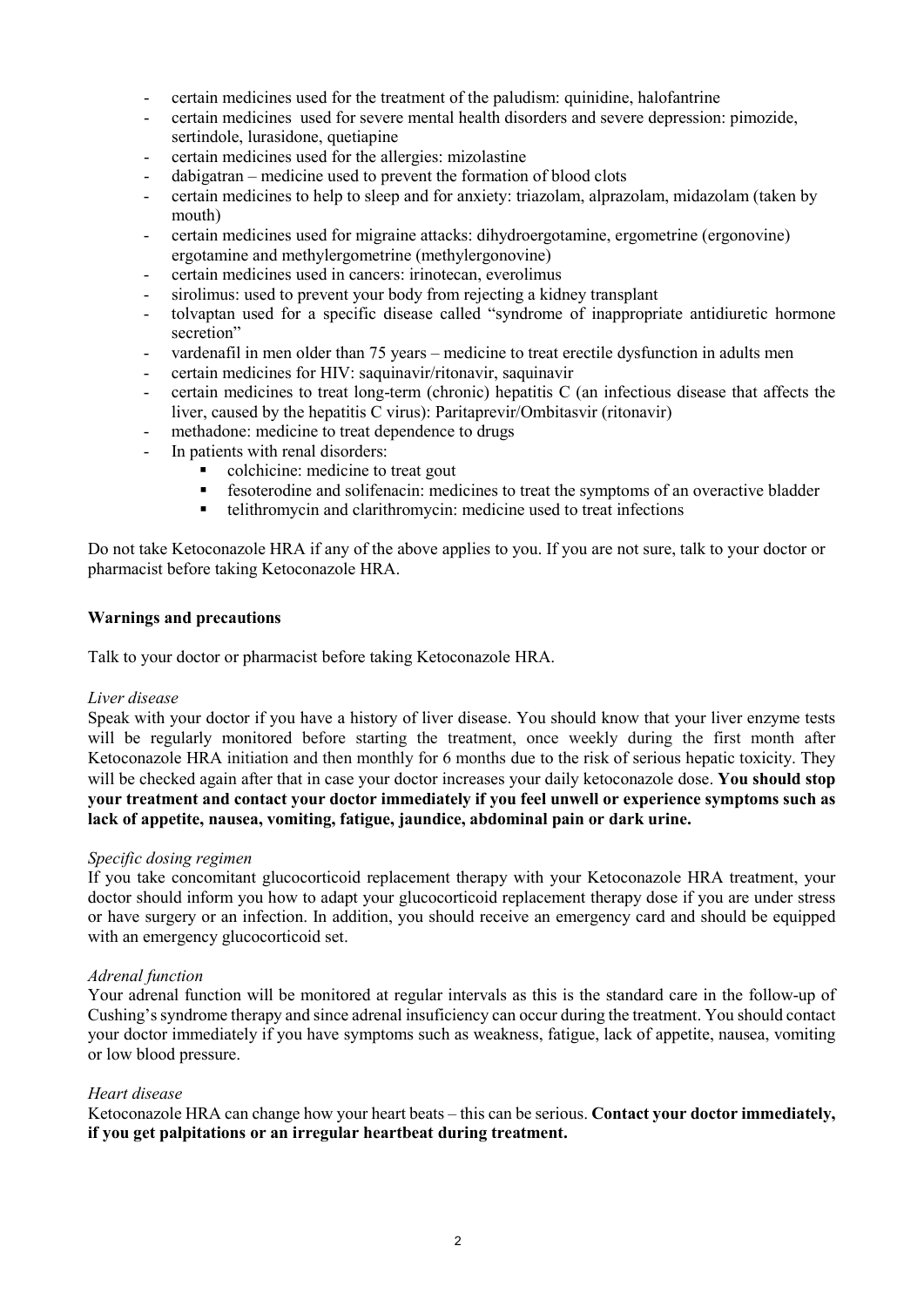### *Coexisting inflammatory/autoimmune disorders*

Tell your doctor if you suffer from an autoimmune disorder, you will be closely supervised.

# **Children and adolescents**

This medicine is not recommended for children under 12 years due to the lack of data in these patients.

### **Other medicinal products and Ketoconazole HRA**

Tell your doctor or phamacist if you are taking, have recently taken or might take any other medicines. **There are some medicines that must not be taken with Ketoconazole HRA (see section 2).** Ask your doctor or pharmacist for more information if you are taking Ketoconazole HRA with other medicines.

Medicines that can interact with Ketoconazole HRA include:

- pasireotide, another drug used to treat a subset of the Cushing's syndrome because it can lead to severe side effects in patients suffering from cardiac disorders
- medicines taken by mouth that prevent blood clots from forming: rivaroxaban, apixaban, edoxaban, cilostazol, warfarin and others coumarin like
- HIV medicines such as maraviroc, indinavir, nevirapine, ritonavir
- certain medicines used for cancer such as vinca alkaloids, busulfan, docetaxel, erlotinib, imatinib, dasatinib, sunitinib, lapatinib, nilotinib, bortezomib, paclitaxel, vincristine, vinblastine, cabozantinib, dabrafenib, cabazitaxel, crizotinib, ibrutinib
- certain medicines used to treat infections: rifabutin, telithromycin, rifampicin, isoniazide, clarithromycin, isavuconazole
- certain antidiabetics: repaglinide, saxagliptin, tolbutamide
- certain medicines used for mental disorders: buspirone, aripipazole, haloperidol, reboxetine, risperidone
- certain heart medicines verapamil, digoxin, nadolol, aliskiren
- certain anticonvulsivants: carbamazepine, phenitoin
- certain glucocorticoids such as budesonide, fluticasone, dexamethasone, methylprednisolone, ciclesonide
- certain stong painkillers (narcotics) such as alfentanyl, fentanyl, buprenorphine (injection and sublingual), oxycodone
- certain medicines used for nausea and vomiting: domperidone, aprepitant
- naloxegol (medicine for treatment of constipation specifically caused by strong pain medicines)
- solifenacin, fesoterodine in patients with renal impairment
- others: sildenafil, , tolterodine, mitotane, praziquantel, eletriptan, , salmeterol, bosentan, midazolam (by injection), tadalafil, vardenafil, temsirolimus, cinalcacet, tacrolimus, ebastine, ciclosporine, colchicine

You should not take antacids (eg aluminium hydroxide) or other medicines for acid indigestion for at least 2 hours after the intake of Ketoconazole HRA (see section Warning and Precautions).

### **Ketoconazole HRA with alcohol**

No alcohol should be consumed during treatment with ketoconazole.

# **Pregnancy, breast-feeding and fertility**

Do not take this medicinal product during pregnancy. If you think you may be pregnant or are planning to have a baby, ask your doctor for advice before taking this medicine.

Do not breastfeed your baby if you are taking Ketoconazole HRA.

### **Driving and using machines**

Dizziness or somnolence have been reported during treatement with Ketoconazole HRA. Do not drive or operate machines if you experience these symptoms.

### **Ketoconazole HRA contains lactose**

If you have been told by your doctor that you have intolerance to some sugars, contact your doctor before taking this medicinal product.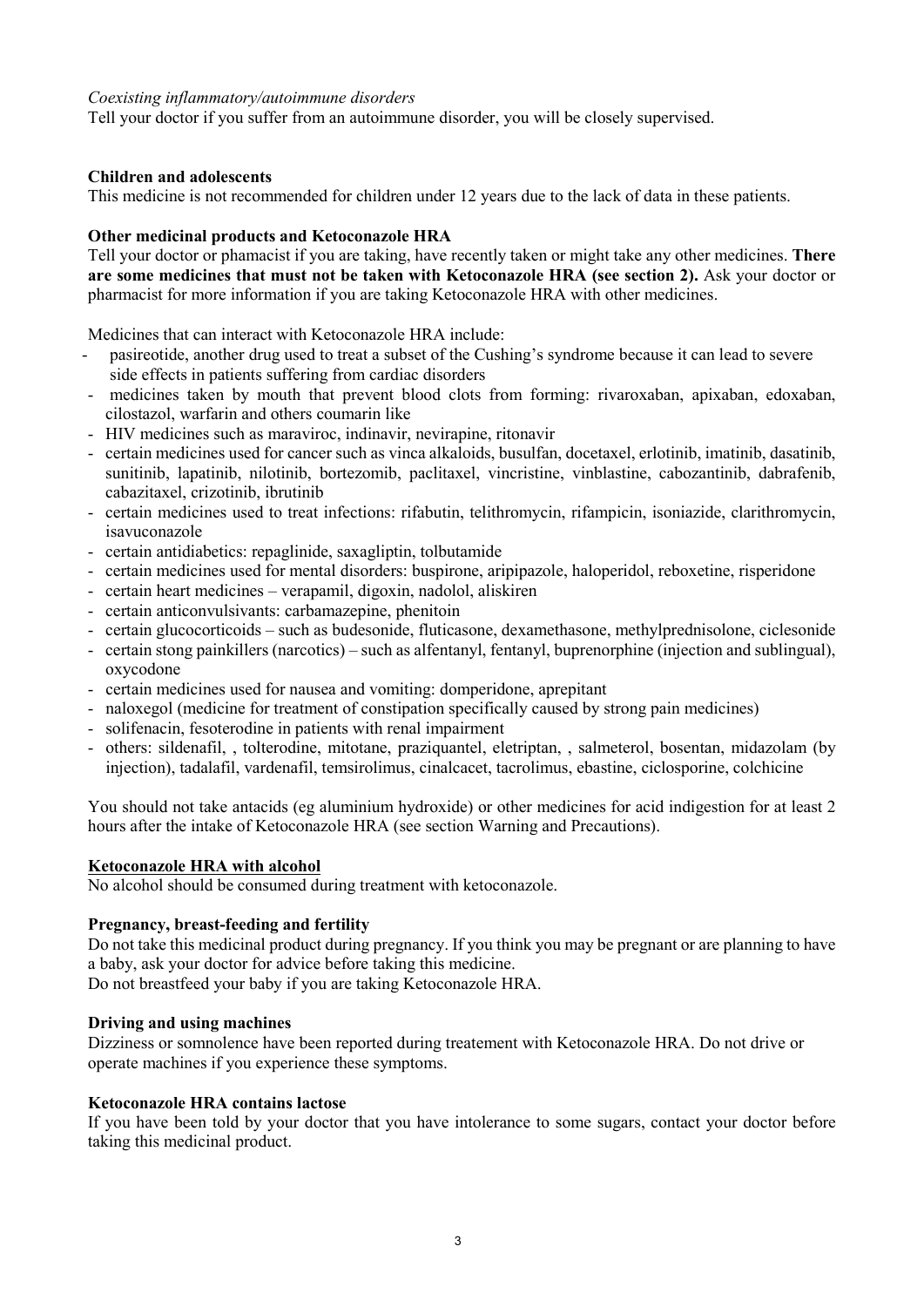# **3. How to take Ketoconazole HRA**

Initiation and follow up of the treatment must be supervised by specialists in endocrinology.

Always take this medicine exactly as your doctor has told you. Check with your doctor or pharmacist if you are not sure.

Your doctor will test your blood before you start the treatment and regularly during the treatment to detect any possible abnormalities and also to measure the levels of cortisol. The dose will be adapted to your condition with the aim to restore normal cortisol levels.

The recommended initial dose is usually 600 mg per day taken orally (3 tablets per day in 3 divided times). A daily dose from 400 mg per day (2 tablets) to 1,200 mg per day (6 tablets) taken orally in 2 to 3 divided doses may be required to restore your normal cortisol levels.

# **If you take more Ketoconazole HRA than you should**

If you have taken more than the prescribed dose of Ketoconazole HRA, you must contact your doctor immediately.

# **If you forget to take Ketoconazole HRA**

Do not take a double dose to make up for a forgotten dose. If you forget to take one dose, take this dose as soon as you remember. Then go on with regular schedule as prescribed. Do not change the prescribed dose yourself.

# **If you stop taking Ketoconazole HRA**

If you interrupt your treatment with Ketoconazole HRA your cortisol level may increase again and your symptoms may come back. Therefore, do not stop taking Ketoconazole HRA unless your doctor tells you.

If you have any further questions on the use of this medicine, ask your doctor or pharmacist.

### **4. Possible side effects**

Like all medicines, this medicine can cause side effects, although not everybody gets them.

Some side effects may be serious. Liver problems can rarely happen (may affect up to 1 in 1,000 people). Stop taking Ketoconazole HRA and tell your doctor straight away if you experience any of the following:

- long-lasting severe headache or blurred vision
- severe lack of appetite (anorexia)
- weight loss
- nausea or vomiting
- unusual tiredness or fever
- stomach pain
- muscle weakness
- yellowing of the skin or whites of the eyes
- unusually dark urine or pale stools

Adrenal insufficiency is common and can be a serious side effect. Ketoconazole HRA may temporarily lower the amount of hormones produced by your adrenal gland (cortisol) to below the normal range, but your doctor will correct this using appropriate hormone medicines or by adjusting the dose of Ketoconazole HRA. You should contact your doctor immediately if you have symptoms such as weakness, fatigue, loss of appetite, nausea, vomiting, low blood pressure.

# **Very common side effects** (may affect more than 1 in 10 people)**:**

• An elevated levels of liver enzymes in your blood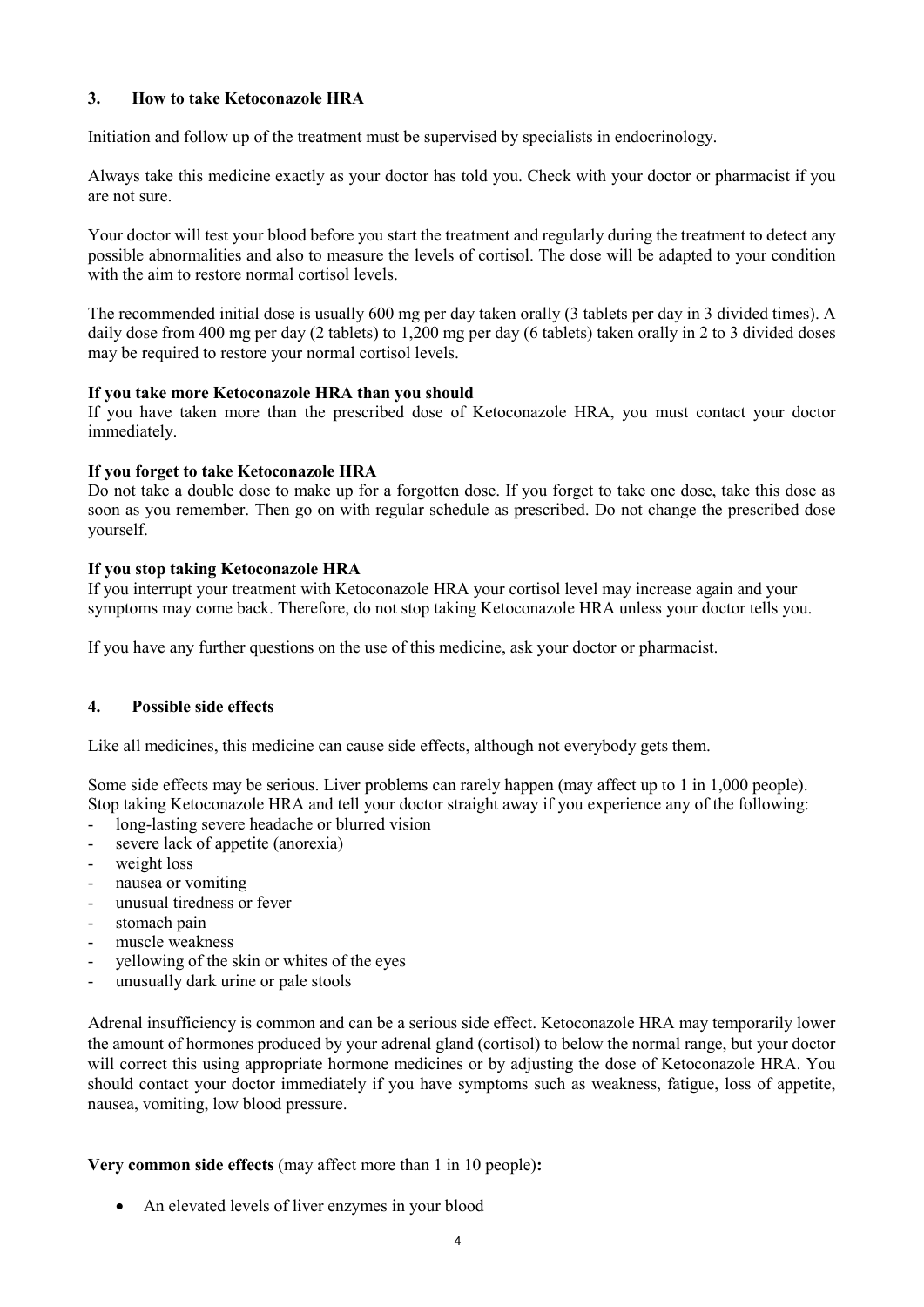**Common side effects** (may affect up to 1 in 10 people)**:**

- Nausea
- Abdominal pain
- Vomiting

**Uncommon side effects** (may affect up to 1 in 100 people)**:**

- Allergic reactions which can, rarely, be serious
- Change in laboratory markers
- Platelet count decreased
- Headache
- Diarrhoea
- Skin reactions (pruritus, rash)
- **Dizziness**
- **Sleepiness**
- Skin reactions (urticaria)
- Hair loss
- Fatigue

**Very rare side effects** (may affect up to 1 in 10,000 people)**:**

• Pyrexia (fever)

**Side effects with frequency not known** (frequency cannot be estimated from the available data)**:**

- Insomnia
- Nervousness
- Intolerance to alcohol
- Loss of appetite or increased appetite
- Headache
- Sensation of tingling or pricking
- Aversion to light
- Bleeding from the nose
- Dyspepsia (impaired digestion)
- Flatulence
- Tongue discoloration
- Dry mouth
- Distortion of the sense of taste
- Skin redness, drying, itching
- Photosensitivity (increase in the reaction to sunlight: redness, itching rash)
- Myalgia (muscle pain)
- Arthralgia (joint pain)
- Menstrual disorders
- Azoospermia (no sperm count)
- **Erectile dysfunction**
- Gynaecomastia (enlargement in breast tissues in male)
- Oedema peripheral (dropsy in extremities)
- Malaise
- Hot flush
- Transient decrease of testosterone, a male hormone (androgen) made by the body, mostly produced in the testes

### **Reporting of side effects**

If you get any side effects, talk to your doctor. This includes any possible side effects not listed in this leaflet. You can also report side effects directly via:

# **United Kingdom**

Yellow Card Scheme

Website: www.mhra.gov.uk/yellowcard or search for MHRA Yellow Card in the Google Play or Apple App Store.

By reporting side effects you can help provide more information on the safety of this medicine.

# **5. How to store Ketoconazole HRA**

- Keep this medicine out of the sight and reach of children.
- Do not use this medicine after the expiry date which is stated on the carton and on the blister after EXP. The expiry date refers to the last day of that month.
- This medicine does not require any special storage conditions